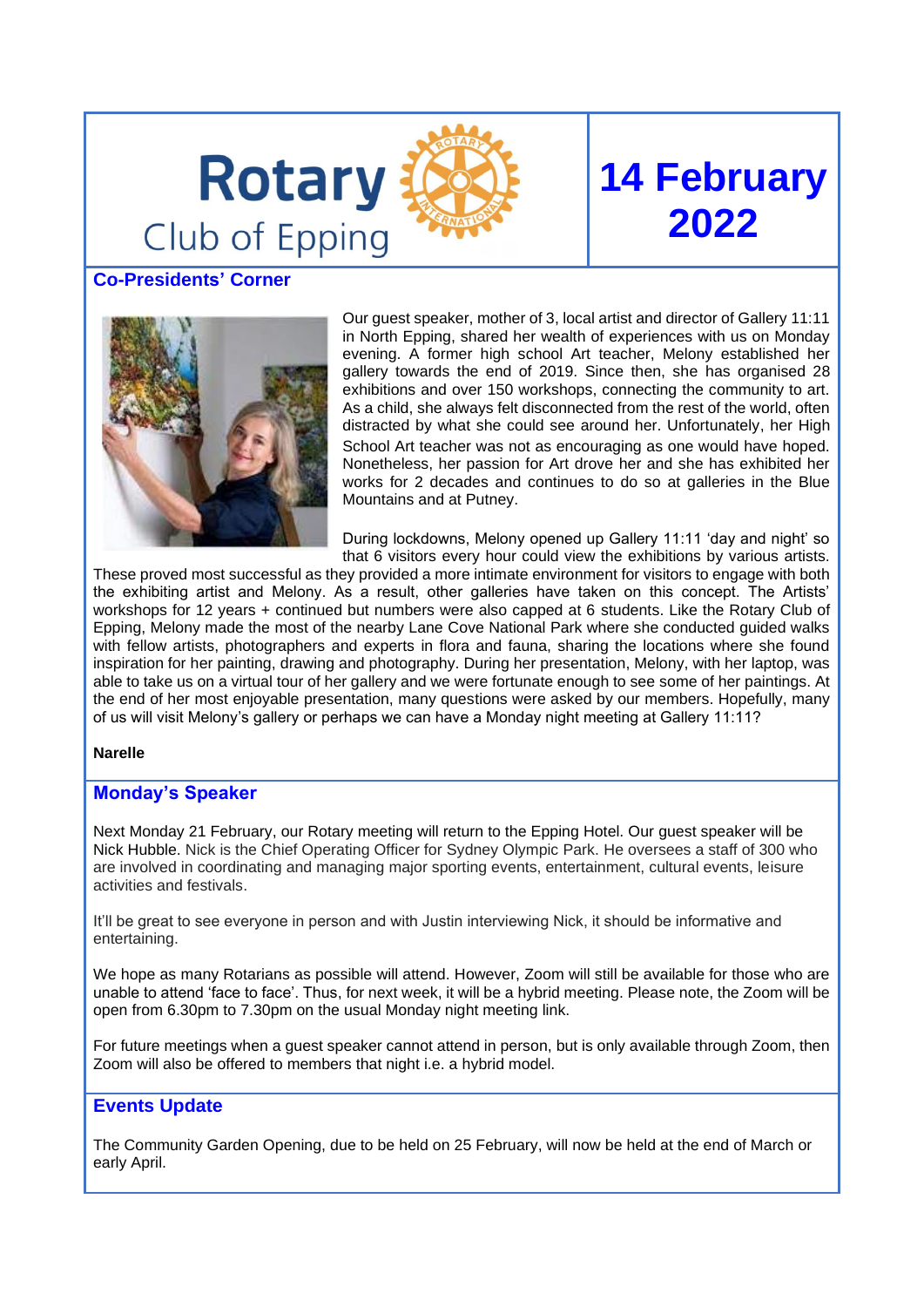Trevor's Parramatta Walk will be held on Saturday 26 February. Please email Trevor if you are attending.

'Clean Up Australia' scheduled for 6 March will be moved to another date later in the year. The 'Canapes and Cocktails on the Bay', hosted by Craig Gallagher, will be held after Easter in April.

### 2022 Club Program

| $-9 - 9 - 9 - 1 - 9 - 1$    |                                                                                                             |                                                       |                                              |
|-----------------------------|-------------------------------------------------------------------------------------------------------------|-------------------------------------------------------|----------------------------------------------|
| <b>Date</b>                 | <b>Speaker</b>                                                                                              | <b>Topic</b>                                          | <b>Location</b>                              |
| 3/01/2022                   | No Meeting                                                                                                  |                                                       |                                              |
| Monday, February 21, 2022   | Nick Hubble                                                                                                 | <b>Chief Operating Officer</b><br>Sydney Olympic Park | <b>Epping Hotel</b><br><b>Hybrid Meeting</b> |
| Saturday, February 26, 2022 | Paramatta Walk                                                                                              | <b>Trevor Organising</b>                              | Paramatta                                    |
| Monday, February 28, 2022   | <b>Rob Edwards</b><br>It's Time Foundation<br>Joint Meeting with West Pennant Hills/Cherrybrook Rotary Club | Sustainability                                        | <b>Epping Hotel</b><br>Face-to-face-meeting  |
| Monday, March 07, 2022      | Youth Night                                                                                                 | Celebration of Youth                                  | <b>Epping Club</b>                           |
| Monday, March 14, 2022      | Dr. Mayada Kayali                                                                                           | President, Women's International Club, Canberra       | <b>Epping Hotel</b>                          |
| Saturday, March 19, 2022    | <b>District Conference</b>                                                                                  | District 9685                                         | <b>Rooty Hill RSL</b>                        |

# **You are Invited - Paramatta Walk – 26 February**

in fact, all Rotarians and their friends and families are invited.to participate in a leisurely walk through the Parramatta area. You will enjoy the exercise, the camaraderie of fellow Rotarians and see a little of the history of the Colony's Second Settlement.

**When?** Saturday 26th February

**Meet** outside the Darcy Street entrance to Parramatta Station at 9.30am OR

**Mee**t outside the Tudor Gate of Parramatta Park (corner O'Connell and George Streets) at 11.15am. This is where we will be having morning tea.

**Bring** a sandwich, snacks and a drink for lunch in Parramatta Park.

**Finish** back at Parramatta Station 1.30pm with an optional extension to visit Australia's oldest (European) grave.

**Getting there**. By train is the easiest. Parking is tricky. Parramatta Park is always available but limited to  $1 - 3$  hours.

PLEASE Email me on [temcalister@optusnet.com.au](mailto:temcalister@optusnet.com.au) or text me on 0449 126 896 if you are intending to come along (morning or afternoon or both). This is important as I need to be able to advise you of any lastminute changes to the arrangements.

#### **Thank you, Trevor**

## **Changeover / 60th Anniversary – Friday June 24**

We had to change the date from Saturday 25 to Friday 24 due to a former booking at The Epping Club which has every Saturday night booked out for 2022.

Betty did a wonderful job in negotiating with the Club.

For \$70 -\$75, there is a 3-course meal with \$10 worth of drinks. This compares with 2012 where a similar deal cost \$65.